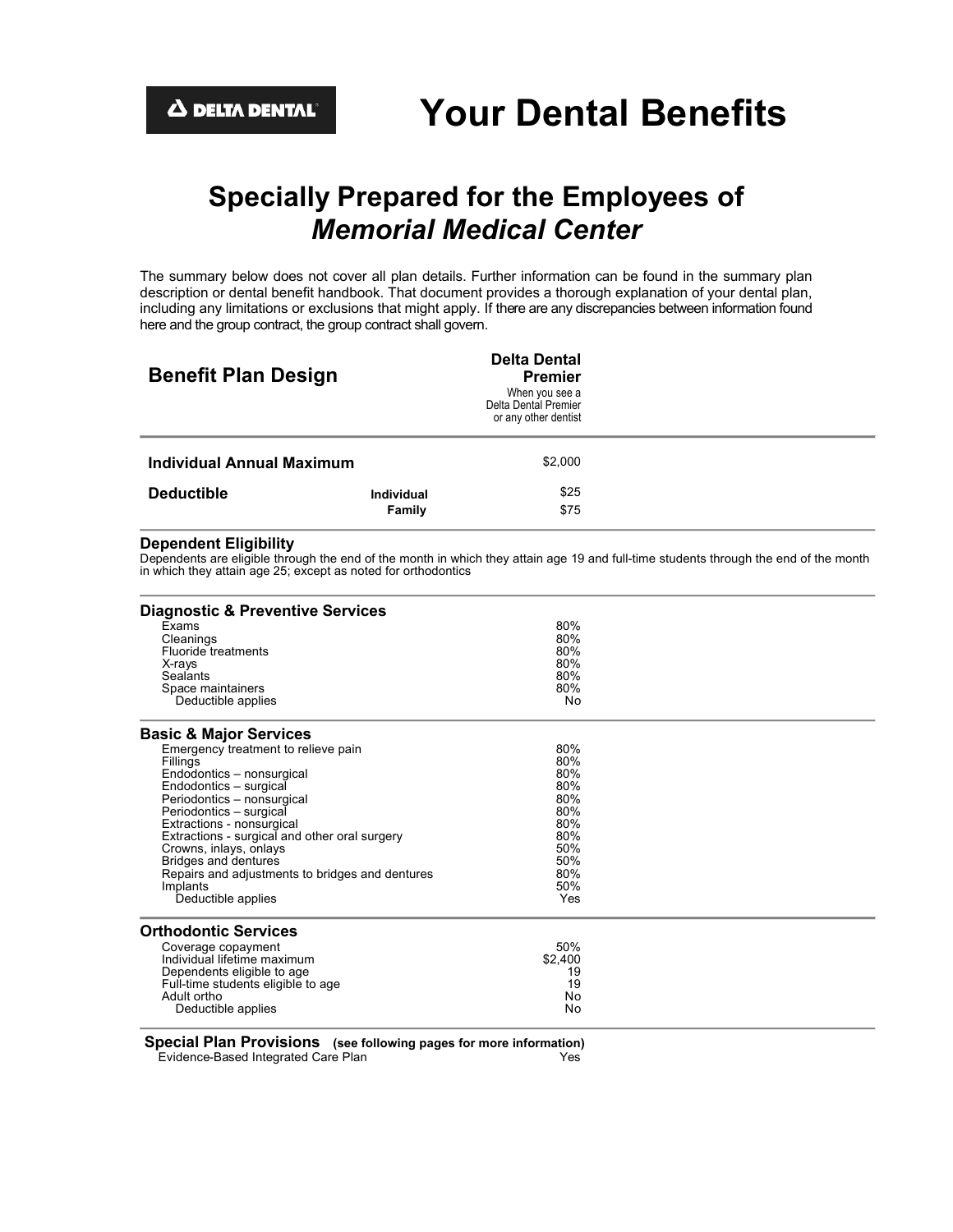# *Specially prepared for the employees of Memorial Medical Center*

# **Solid Benefits from the Dental-Benefit Specialists**

Delta Dental is the nation's largest and oldest dental-benefits specialist built on the guiding principle that dental benefits should be simple and hassle-free. Delta Dental of Wisconsin was founded in 1962 with the same goal and provides dental benefits to more than 1.5 million people.

As a Delta Dental subscriber, you may see any dentist. However, when you select a Delta Dental Premier dentist, you are guaranteed the fullest benefits of your program. The most accurate and up-to-date information on our Delta Dental Premier dentists is available at **www.deltadentalwi.com,** or by calling Delta Dental toll-free at 800-236- 3712.

| <b>Advantages of Delta Dental Premier Network</b><br><b>Dentists</b>                                                                                                                                                  | <b>Delta Dental</b><br><b>Premier Dentist</b> | <b>Noncontracted</b><br><b>Dentist</b> |
|-----------------------------------------------------------------------------------------------------------------------------------------------------------------------------------------------------------------------|-----------------------------------------------|----------------------------------------|
| Agreed-to fee ceilings (no balance-billing)<br>Dentist agrees to fee ceilings. If his/her normal charge is higher than the<br>fee ceiling, he/she can't pass the balance on to you. (See table below for<br>example.) |                                               |                                        |
| <b>Convenient claims processing</b><br>Dentist is required to file claims on your behalf, saving you the hassle of<br>doing so yourself. Claims payments go directly to the dentist.                                  |                                               |                                        |
| <b>Treatment guarantees</b><br>Dentist agrees to repair or replace dental restorations or dental sealants<br>should they fail within 24 months.                                                                       |                                               |                                        |

| The Value of No Balance-Billing                      | <b>Delta Dental</b><br><b>Premier Dentist</b> | <b>Noncontracted</b><br><b>Dentist</b> |
|------------------------------------------------------|-----------------------------------------------|----------------------------------------|
| <b>Dentist's Normal Fee</b>                          | \$720                                         | \$720                                  |
| <b>Allowed Amount</b>                                | \$680                                         | \$680                                  |
| Dentist Fee Adjustment Due to Delta Dental Agreement | \$40                                          | <b>None</b>                            |
| 50% Benefit Paid by Plan                             | \$340                                         | \$340                                  |
| <b>Patient Responsibility</b>                        | \$340                                         | \$380                                  |

### **Confirming Your Coverage**

If you are not sure of the effective date of your coverage, please call Delta Dental at 800-236-3712 before you have any dental work done.

Also, before scheduling appointments for extensive dental care, you may ask your dentist to send the treatment plan to Delta Dental. The plan will be reviewed by Delta Dental and you and your dentist will receive a **Predetermination of Benefits** form. You and your dentist may then discuss the treatment and your out-of-pocket costs. Delta Dental encourages you to be informed about your dental care.

# **Delta Dental's Website**

**www.deltadentalwi.com** has a lot to offer. You can use it to obtain coverage information under your plan, check the status of a claim, find a network dentist, evaluate your oral health, and learn ways to improve and protect it.

#### Visit **www.deltadentalwi.com** for eligibility, claims or dentist information.

Also, our Benefit Advisors are available every weekday from 7:30 a.m. to 5 p.m. (Central Time) to answer your questions. Call us at 800-236-3712. We look forward to talking with you!